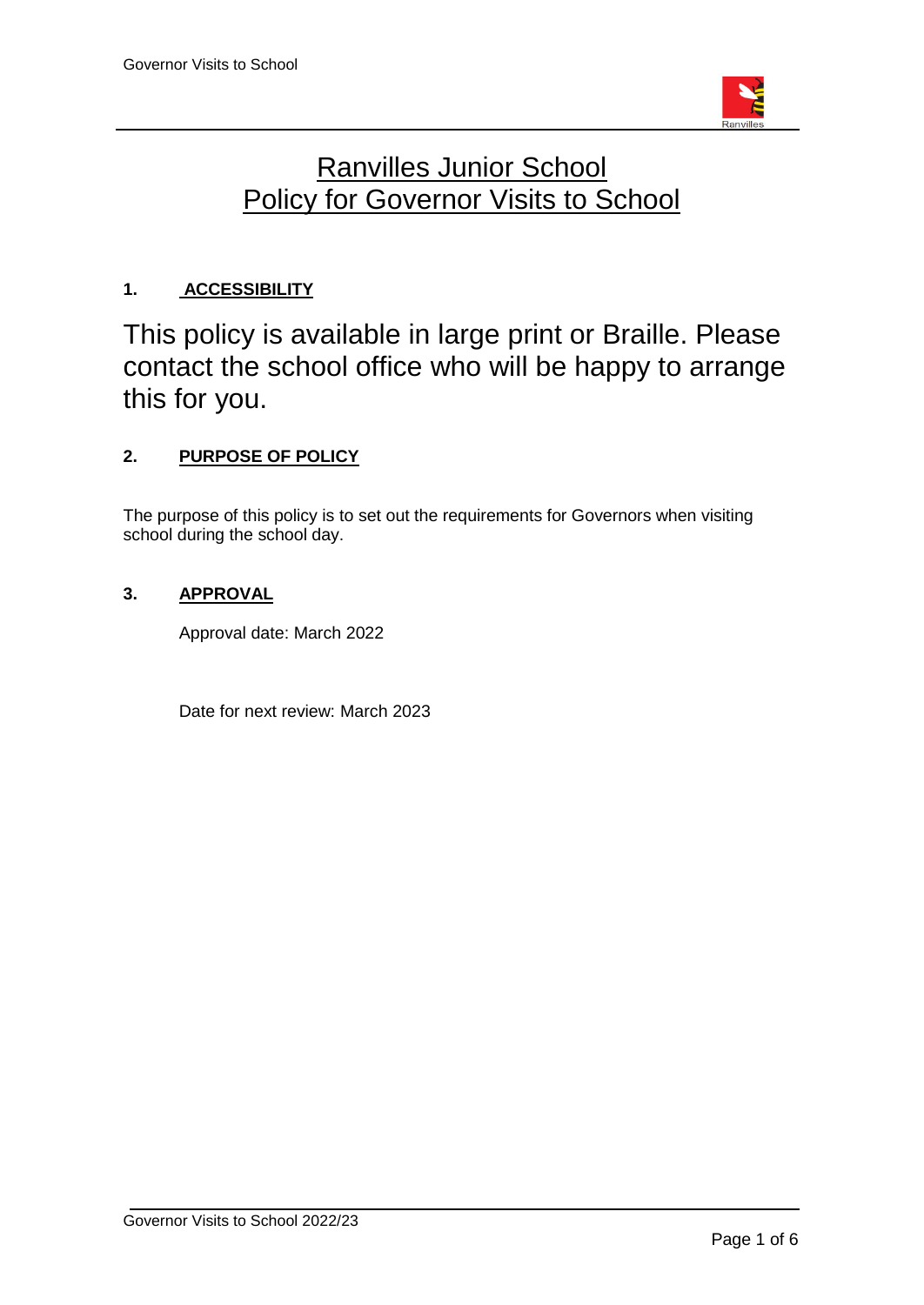

# **4. INTRODUCTION**

Visits to the school play an important part in broadening and deepening all governors' understanding of the school. Governors are accountable for ensuring the school provides high standards of educational achievement, as well as ensuring a happy and fulfilling environment where all are valued. The Governing Body works best when all its members make a significant contribution to discussion and decision-making.

## **5. REFERENCES**

What governing bodies and school leaders should expect of [each other](https://www.nga.org.uk/Knowledge-Centre/Structure,-roles-responsibilities/Roles-and-responsibilities/What-governing-boards-and-school-leaders-should-expect-from-each-other.aspx) (National Governance Association (2022)

## **6. AIMS**

- All governors should visit the school at least once a year during the school's working day. Normally the visits are in person, however, in some instances they could be virtual.
- All governors with particular curriculum responsibility should visit the school once per term.
- Newly appointed governors should undertake a visit as part of their induction.

#### **Governors visit school:**

- To support and challenge strategic direction of the school through analysis and evaluation of actions, in partnership with the Headteacher,
- To enable governors to fulfil their statutory duties.
- To provide an opportunity for governors to see the learning process in action.
- To create a culture of partnership between staff, pupils, parents and governors.
- To recognise and celebrate success.
- To improve governor knowledge of the ethos and day-to-day routines of the school
- To consider all the above with respect to each group for whom Pupil Premium (PP) is paid:
	- children eligible for free school meals (FSM),
	- children who have been adopted or have otherwise left care, and
	- children still in the care of the local authority (LAC)
	- or for whom Service Pupil Premium (SPP) is paid:
		- children with a parent serving in HM Forces,
		- or whose parent is receiving a Service pension.

## **7. PROCEDURES FOR VISITS**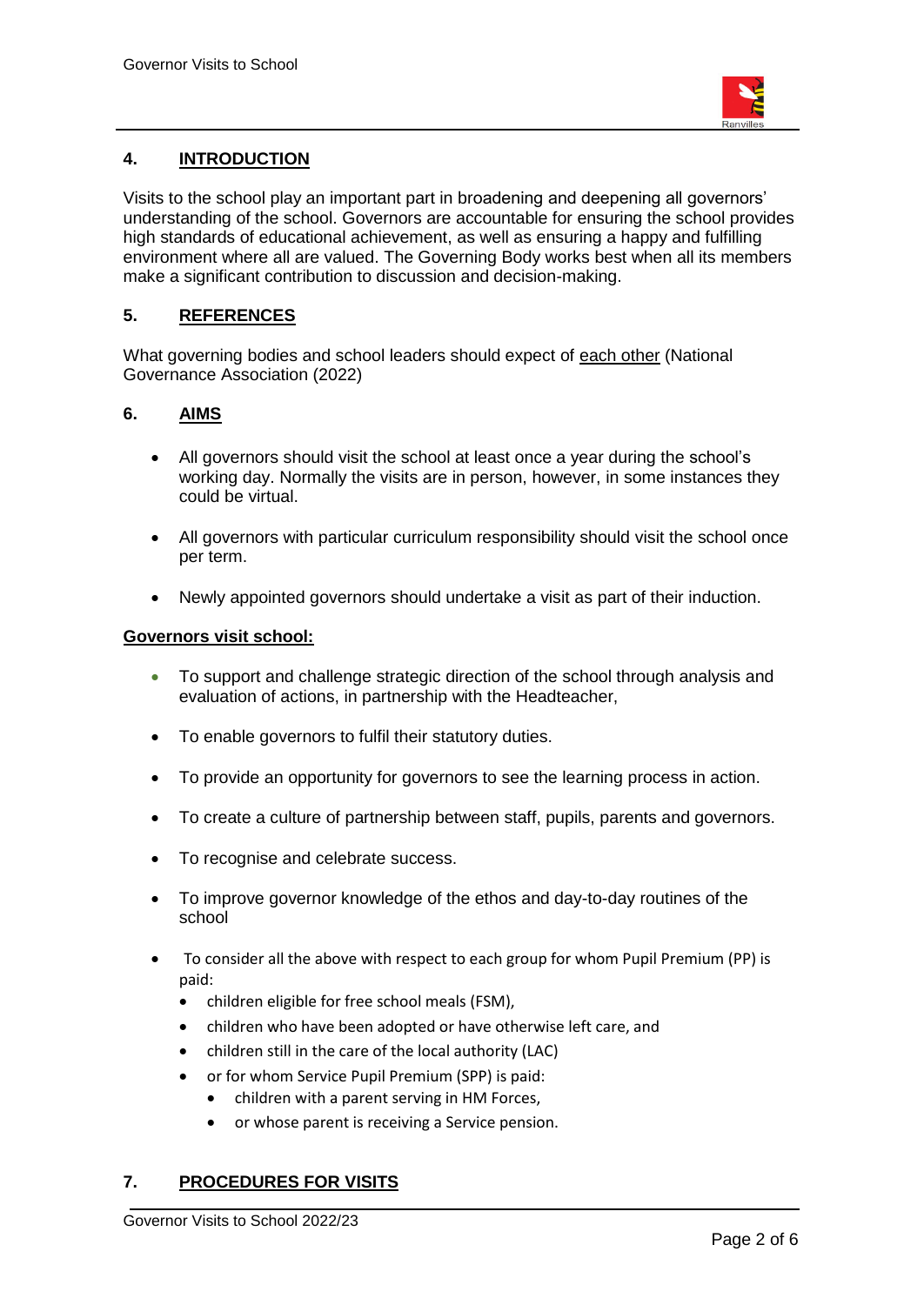

- Contact a member of the Senior Leadership Team via the school office to propose day/time and purpose for the visit.
- On arrival sign in with the office.
- If attending any lessons, thank the class and teacher and share observations with the teacher.
- Ask questions to clarify your understanding if you have seen anything that you are unsure about.
- Prior to departure, review the visit briefly with the Senior Leadership Team member and sign out from reception.
- Fill in a 'Governor Observation Record' and arrange for this to be uploaded to the Governor Hub in readiness to update the Governing Body at next meeting.

#### **7.1 Follow-up**

Governor Observation Records will be shared appropriately and filed for reference. They can be used to provide evidence of governor's fulfilling their duty of holding the school to account. Governor visits will be an agenda item at Full Governing Body meetings to facilitate strategic discussion evaluation and direction, and will provide further evidence of support and challenge.

#### **7.2 Advice to ensure a successful visit**

- Be aware of the confidentiality of what you see and hear.
- Be discreet so as not to disrupt the lesson in progress.
- Join in if asked/encouraged to do so.
- Look at though you enjoy it!

#### **8. APPENDICES**

Appendix 1: Governor Observation Record – School Visit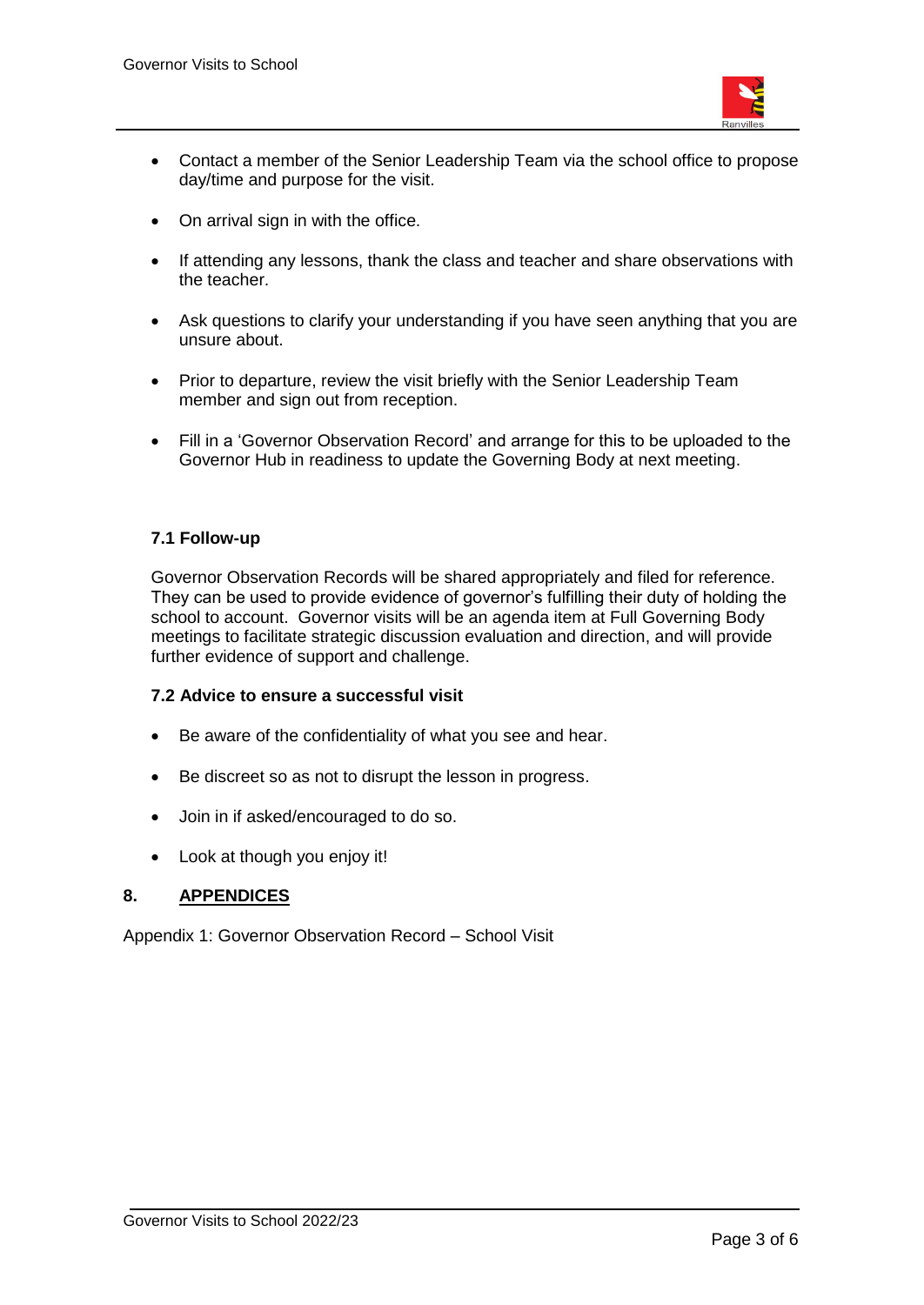

#### **RANVILLES JUNIOR SCHOOL GOVERNOR OBSERVATION RECORD – SCHOOL VISIT**

| <b>Governor Name</b>                                                                                   |            |            |            |
|--------------------------------------------------------------------------------------------------------|------------|------------|------------|
| Date / Time                                                                                            |            |            |            |
| <b>Learning Walk:</b><br><b>Pupil Conferencing:</b><br><b>Work Scrutiny:</b><br><b>Focus of Visit:</b> |            |            |            |
| <b>Monitoring /Audit:</b><br><b>Strategic Plan Priority:</b><br>Meeting staff colleague:               |            |            |            |
| SMSC Focus:  <br><b>Curriculum Impact Analysl</b><br><b>British Values Focus:</b>                      |            |            |            |
| Safeguarding:                                                                                          |            |            |            |
| Other:                                                                                                 |            |            |            |
| <b>Activity</b>                                                                                        |            |            |            |
| <b>Strategic Plan Key Priority</b><br>Link                                                             |            |            |            |
| <b>Staff colleague involved</b>                                                                        |            |            |            |
| <b>Year Group Focus</b>                                                                                |            |            |            |
| <b>Pupil Premium Focus</b>                                                                             | <b>FSM</b> | <b>LAC</b> | <b>SPP</b> |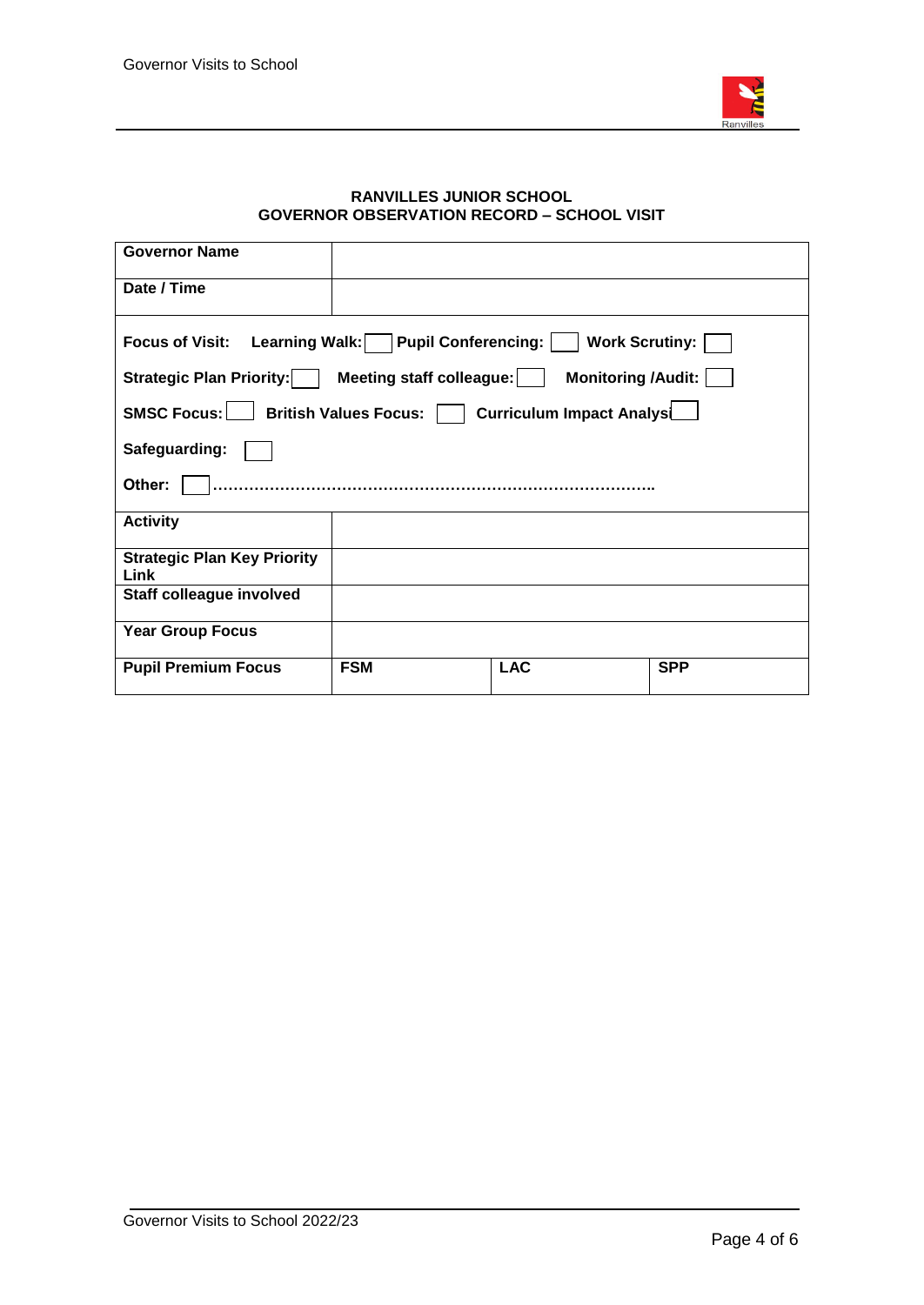

#### **RANVILLES JUNIOR SCHOOL GOVERNOR OBSERVATION RECORD – SCHOOL VISIT**

**Focus of Visit Observation Notes: Year Group Focus - Observation Notes:**